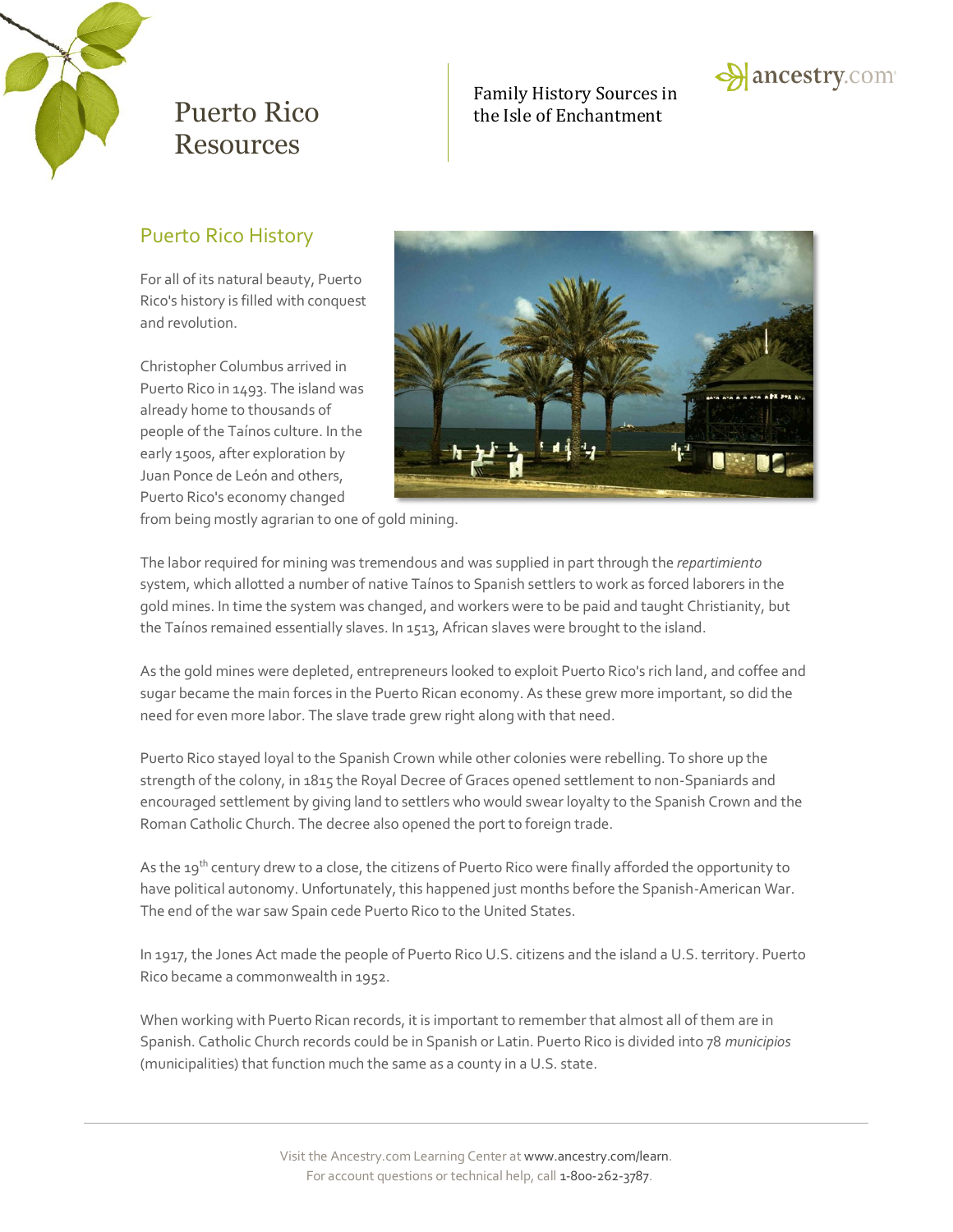

### Family History Sources in Puerto Rico the Isle of Enchantment



## Puerto Rico Census Records

The general population of Puerto Rico was first included in U.S. federal censuses in 1910. The 1900 federal census included only U.S. armed forces in Puerto Rico.

There was a special census in Puerto Rico in 1935. The population schedule is much like the 1930 or 1940 federal census and includes inhabitants, along with their relationship to the head of household, age, occupation, etc. The 1935 agricultural schedule names only those who were land managers. These records also list by name those who were leasing part of the land.

Puerto Rico and Related Censuses Available on Ancestry.com:

- [Puerto Rico, Social and Population Schedules, 1935-1936](http://search.ancestry.com/search/db.aspx?dbid=2404) (in Spanish)
- [Puerto Rico, Special Censuses, Agricultural Schedules, 1935](http://search.ancestry.com/search/db.aspx?dbid=3033) (in Spanish)
- [Puerto Rico, Registro Central de Esclavos, 1872](http://search.ancestry.com/search/db.aspx?dbid=2774) (Register of slaves; in Spanish)

## Puerto Rico Vital Records

Civil registration of births, marriages, and deaths began in Puerto Rico in 1885. Before then, the Catholic Church recorded these events. You can learn more in our quide to Using Vital Records in Puerto Rican [Research.](http://c.mfcreative.com/mars/spot/puerto-rico/2014/us/puerto-rico-research-guide.pdf)

#### **Puerto Rico Vital Records on Ancestry.com**

- [Puerto Rico, Civil Registrations, 1885-2001](http://search.ancestry.com/search/db.aspx?dbid=9100) (Includes births, marriages, and deaths)
- [U.S., Find A Grave Index, 1700s-Current](http://search.ancestry.com/search/db.aspx?dbid=60525) *Free*

## Military Collections

- [U.S., World War I Draft Registration Cards, 1917-1918](http://search.ancestry.com/search/db.aspx?dbid=6482)
- [U.S., World War II Draft Registration Cards, 1942](http://search.ancestry.com/search/db.aspx?dbid=1002)
- [U.S., Burial Registers, Military Posts and National Cemeteries, 1862-1960](http://search.ancestry.com/search/db.aspx?dbid=3135)

## Immigration Collections

- [Puerto Rico, Records of Foreigners, 1815-1845](http://search.ancestry.com/search/db.aspx?dbid=3027)
- [San Juan, Puerto Rico, Passenger and Crew Lists, 1901-1954](http://search.ancestry.com/search/db.aspx?dbid=2257)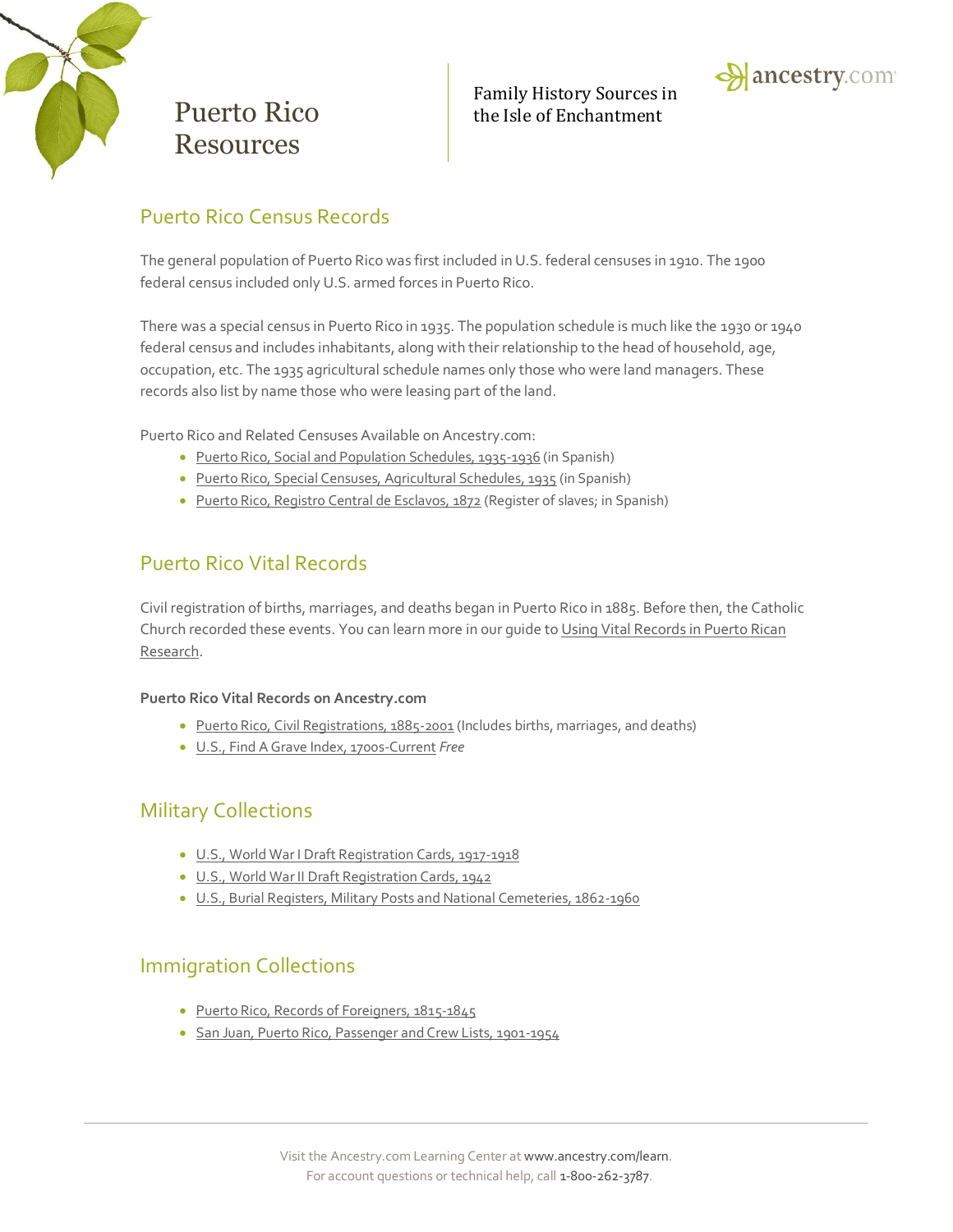

### Family History Sources in Puerto Rico the Isle of Enchantment



**1950 2,210,703**

| <b>Other Puerto Rico Resources</b>                                            |                   |           |
|-------------------------------------------------------------------------------|-------------------|-----------|
| Hispanic Genealogical Society of New York (includes PRAM, the<br>$\bullet$    | <b>Population</b> |           |
| Puerto Rican Ancestor Match)                                                  | 1765              | 44,883    |
| PRRoots.com<br>$\circ$                                                        |                   |           |
| Sociedad Puertorriqueña de Genealogía (Puerto Rican<br>$\bullet$              | 1775              | 70,250    |
| Genealogical Society).                                                        | 1800              | 155,426   |
| La Genealogía de Puerto Rico (The Genealogy of Puerto Rico; part<br>$\bullet$ |                   |           |
| of the GenWeb Project)                                                        | 1815              | 220,892   |
| Searching for Our Roots (Puerto Rico genealogy)                               | 1832              | 350,051   |
| Center for Puerto Rican Studies, Hunter College, The City<br>$\bullet$        |                   |           |
| University of New York                                                        | 1846              | 447,914   |
| <b>Library and Archives</b><br>$\circ$                                        | 1860              | 583,308   |
| <b>Archives of the Puerto Rican Diaspora</b><br>$\circ$                       |                   |           |
| Voices e-magazine<br>$\bigcirc$                                               | 1877              | 731,648   |
| The National Archives at New York City (serves Puerto Rico)                   | 1887              | 798,565   |
| Guide to Puerto Rican Records in the National<br>$\circ$                      |                   |           |
| Archives, New York City (downloadable PDF)                                    | 1899              | 953,243   |
| <b>Help and Advice</b>                                                        | 1910              | 1,118,012 |
| Overview of Hispanic Research                                                 | 1920              | 1,299,809 |
| View all Puerto Rico collections on Ancestry.com                              | 1930              | 1,543,913 |
|                                                                               | 1940              | 1,869,255 |
|                                                                               |                   |           |

## Significant Dates (through 1952)

**1493** – Christopher Columbus landed on Puerto Rico.

**1508** – Queen Isabella of Spain granted Juan Ponce de León permission

to explore Puerto Rico. He founded the settlement of Caparra; mining operations began.

**1509** – The *repartimiento* system began, which allotted a number of native Taínos to Spaniard settlers for forced labor in the gold mines. The Crown changed the system to one that paid the native workers (a low wage) and taught them Christianity; Taínos continued to be treated as essentially slave labor.

**1511** – Pope Julius II established the first Catholic diocese in Puerto Rico (one of the first three in the New World).

**1511** – Taínos rebellion was put down by the Spanish military. Ponce de León ordered 6,000 shot.

**1513** – African slaves brought to Puerto Rico for the first time to work in the gold mines.

**1518–1519** – Smallpox killed much of the Taínos population.

**1521** – Caparra was moved to an island in the harbor and renamed "Puerto Rico." Eventually the port would be renamed San Juan.